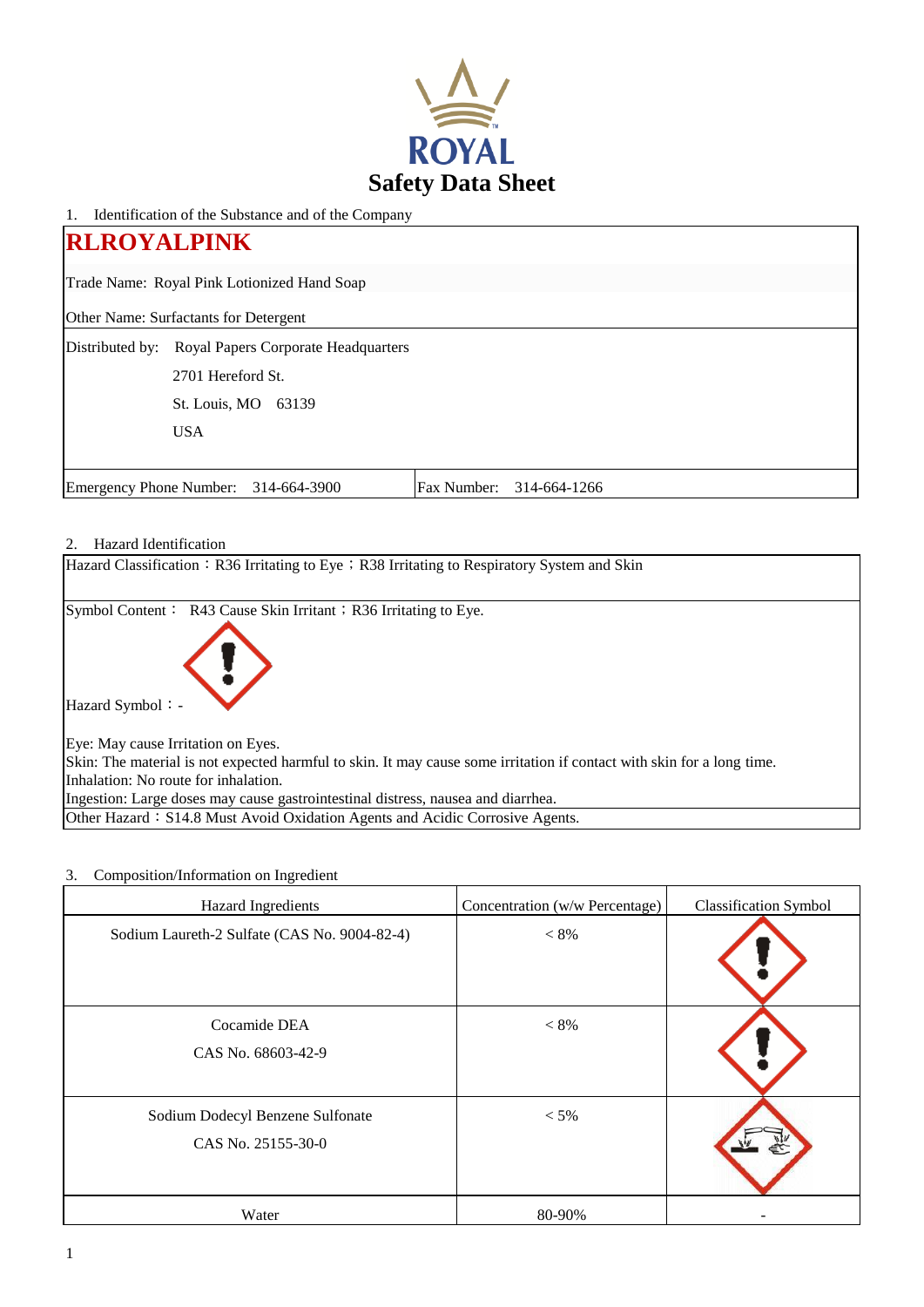# 4. First Aid Measures

| <b>Skin Contact:</b>                                                    | S27/S28 Take off immediately all contaminated clothing.           |  |  |  |
|-------------------------------------------------------------------------|-------------------------------------------------------------------|--|--|--|
| Eye Contact:                                                            | S26 After contact of skin, wash immediately with plenty of water. |  |  |  |
| Inhalation:                                                             | R42 May Cause Sensitization by inhalation.                        |  |  |  |
| Ingestion: Flush oral cavity, drink plenty of water, then see a doctor. |                                                                   |  |  |  |
| The Most Significant Symptom $: N/A$                                    |                                                                   |  |  |  |
| The Protection of First Aid People $: N/A$                              |                                                                   |  |  |  |
| The Notice for Doctors $: N/A$                                          |                                                                   |  |  |  |

### 5. Fire Fighting Measures

Extinguishing Media: Water, Carbon Dioxide, or Foam.

Hazard material in Ignition : No.

## 6. Accidental Release Measures

Disposal Method:l. In case of small amount, washes with water; In case of large amount, fences by non-flammable material and recovers.

Environmental Issue: S35 Contact local environmental or health authorities for approved disposable of this material

Cleaning Method; S59 Contact with local recycling groups or environmental Companies.

### 7. Handling and Storage

Handling: S7 Preventing contact skin and eyes

Storage: S47 Stored under 40°C.

## 8. Exposure Controls/Personal Protection

| Engineering Control:<br>Ensure adequate ventilation of working places.     |                                        |  |  |  |  |  |  |                                                                                    |
|----------------------------------------------------------------------------|----------------------------------------|--|--|--|--|--|--|------------------------------------------------------------------------------------|
| Allowed content in 8 hours                                                 |                                        |  |  |  |  |  |  | Allowed content in Shout period Maximum allowed Concentration Biological Indicator |
|                                                                            |                                        |  |  |  |  |  |  |                                                                                    |
| <b>Personal Protection:</b>                                                |                                        |  |  |  |  |  |  |                                                                                    |
| Inhalation:                                                                | S51 Use only in well-ventilated place. |  |  |  |  |  |  |                                                                                    |
| Gloves:                                                                    | S37 Wear suitable gloves               |  |  |  |  |  |  |                                                                                    |
| Eye:                                                                       | S39 Wear eye/face protection.          |  |  |  |  |  |  |                                                                                    |
| Foot Wear:<br>S27 Take off immediately all contaminated clothing.          |                                        |  |  |  |  |  |  |                                                                                    |
| S20, S21:<br>When using, do not eat and drinking; When using do not smoke. |                                        |  |  |  |  |  |  |                                                                                    |

### 9. Physical and Chemical Properties

| Percent Volatile; $30\%$ (w/w)   | Vapor Pressure: Non Determined or Unknown. |  |  |
|----------------------------------|--------------------------------------------|--|--|
| Color: Pink                      | Odor $\colon$ Slightly.                    |  |  |
| $pH$ Value : 7-8                 | Boiling Point Range: 100°C                 |  |  |
| Decomposition Temperature: 100°C | Flash Point: N/A                           |  |  |
| $g/cm^3$<br>Density:<br>1.01     | Solubility: Soluble in Water               |  |  |